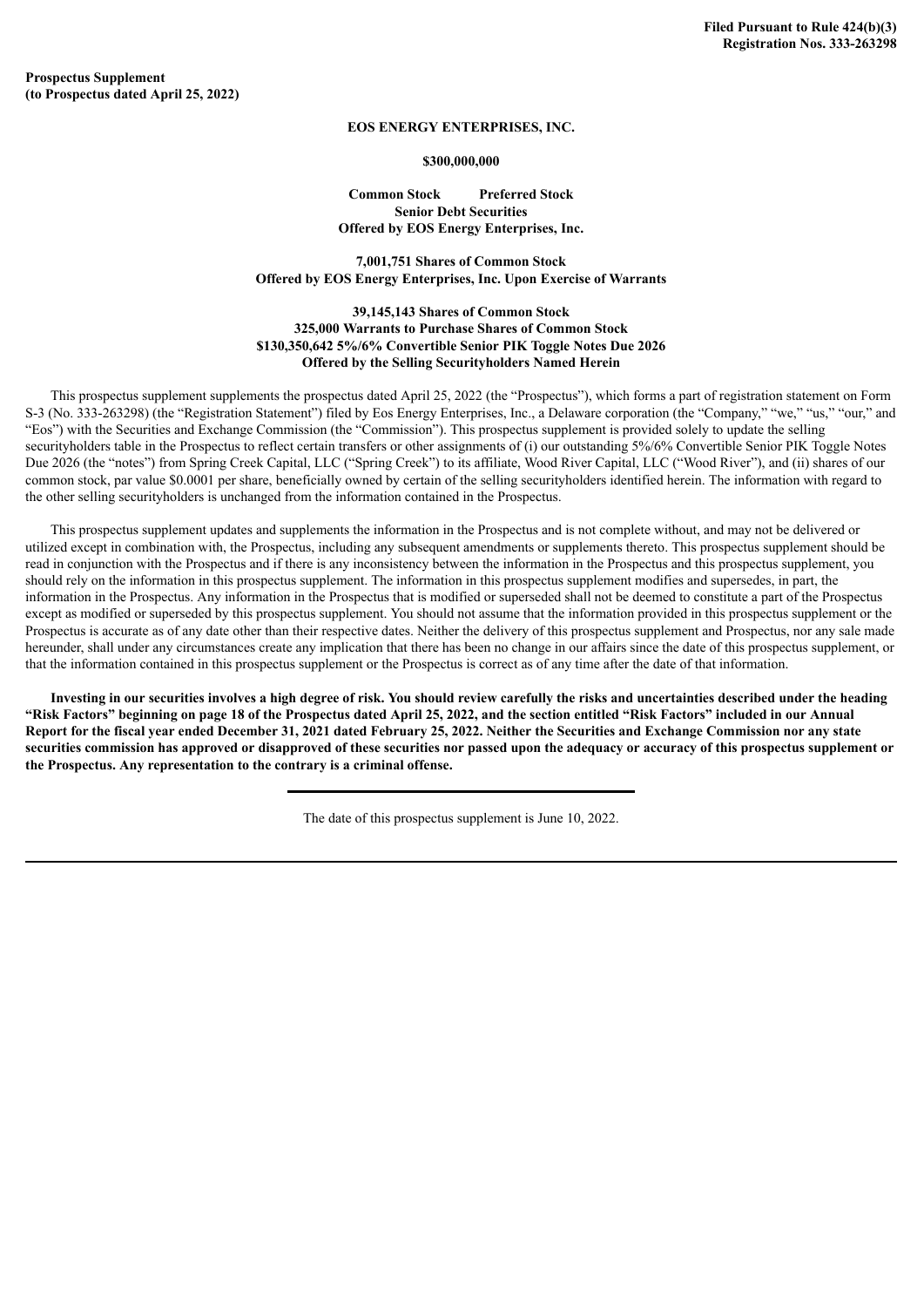#### **SELLING SECURITYHOLDERS**

This prospectus also relates to the offer and resale from time to time by the selling securityholders named in this prospectus of up to 39,145,143 shares of common stock, up to 325,000 warrants and up to \$130,350,642 principal amount of the notes, including up to (i) 4,950,000 shares of common stock and 325,000 warrants to purchase shares of common stock originally issued in connection with the initial public offering of B. Riley Principal Merger Corp. II, (ii) 325,000 shares of common stock issuable upon exercise of warrants originally issued in connection with the initial public offering of B. Riley Principal Merger Corp. II, (iii) 27,175,613 shares of common stock issued in connection with the consummation of our business combination with Eos Energy Storage LLC and the related private placement, (iv) 80,294 shares of common stock issuable upon satisfaction of certain vesting terms set forth in previously issued restricted stock units, and (v) 97,877 shares of common stock that have been or may be issued to certain of the selling securityholders upon exercise of options granted under the Eos Energy Enterprises, Inc. Amended and Restated 2012 Equity Incentive Plan, (vi) \$102,900,000 principal amount of notes originally issued to Spring Creek pursuant to the Indenture, dated April 7, 2022, between Eos Energy Enterprises, Inc. and Wilmington Trust, National Association, as trustee, and the Investment Agreement dated July 6, 2021 (the "Investment Agreement") with Spring Creek, which were transferred by Spring Creek to its affiliate, Wood River, (vii) a maximum of \$27,450,642 principal amount of notes issuable to Wood River as future PIK interest payments on the notes and (viii) a maximum of 6,516,359 shares of common stock underlying the notes and issuable upon conversion of the notes, which may be sold by Wood River from time to time.

The term "selling securityholders" includes the securityholders listed in the tables in this section and their permitted transferees.

## **Beneficial Ownership of Common Stock and Warrants**

The table below provides, as of the date of this prospectus supplement, information regarding the beneficial ownership of our common stock of each selling securityholder, the number of shares of common stock that may be sold by each selling securityholder under this prospectus and that each selling securityholder will beneficially own after this offering. We have determined beneficial ownership in accordance with the rules of the SEC and the information is not necessarily indicative of beneficial ownership for any other purpose. Unless otherwise indicated below, to our knowledge, the persons and entities named in the table have sole voting and sole investment power with respect to all securities that they beneficially own, subject to community property laws where applicable. We have based percentage ownership on 58,503,554 shares of common stock outstanding as of May 25, 2022.

Because each selling securityholder may dispose of all, none or some portion of their securities, no estimate can be given as to the number of securities that will be beneficially owned by a selling securityholder upon termination of this offering. For purposes of the table below, however, we have assumed that after termination of this offering none of the securities covered by this prospectus will be beneficially owned by the selling securityholder and further assumed that the selling securityholders will not acquire beneficial ownership of any additional securities during the offering. In addition, the selling securityholders may have sold, transferred or otherwise disposed of, or may sell, transfer or otherwise dispose of, at any time and from time to time, our securities in transactions exempt from the registration requirements of the Securities Act after the date on which the information in the table is presented.

Selling securityholder information for each additional selling securityholder, if any, will be set forth by prospectus supplement to the extent required prior to the time of any offer or sale of such selling securityholder's securities pursuant to this prospectus. Any prospectus supplement may add, update, substitute, or change the information contained in this prospectus, including the identity of each selling securityholder and the number of shares registered on its behalf. A selling securityholder may sell all, some or none of such securities in this offering. See "Plan of Distribution."

 $\mathfrak{D}$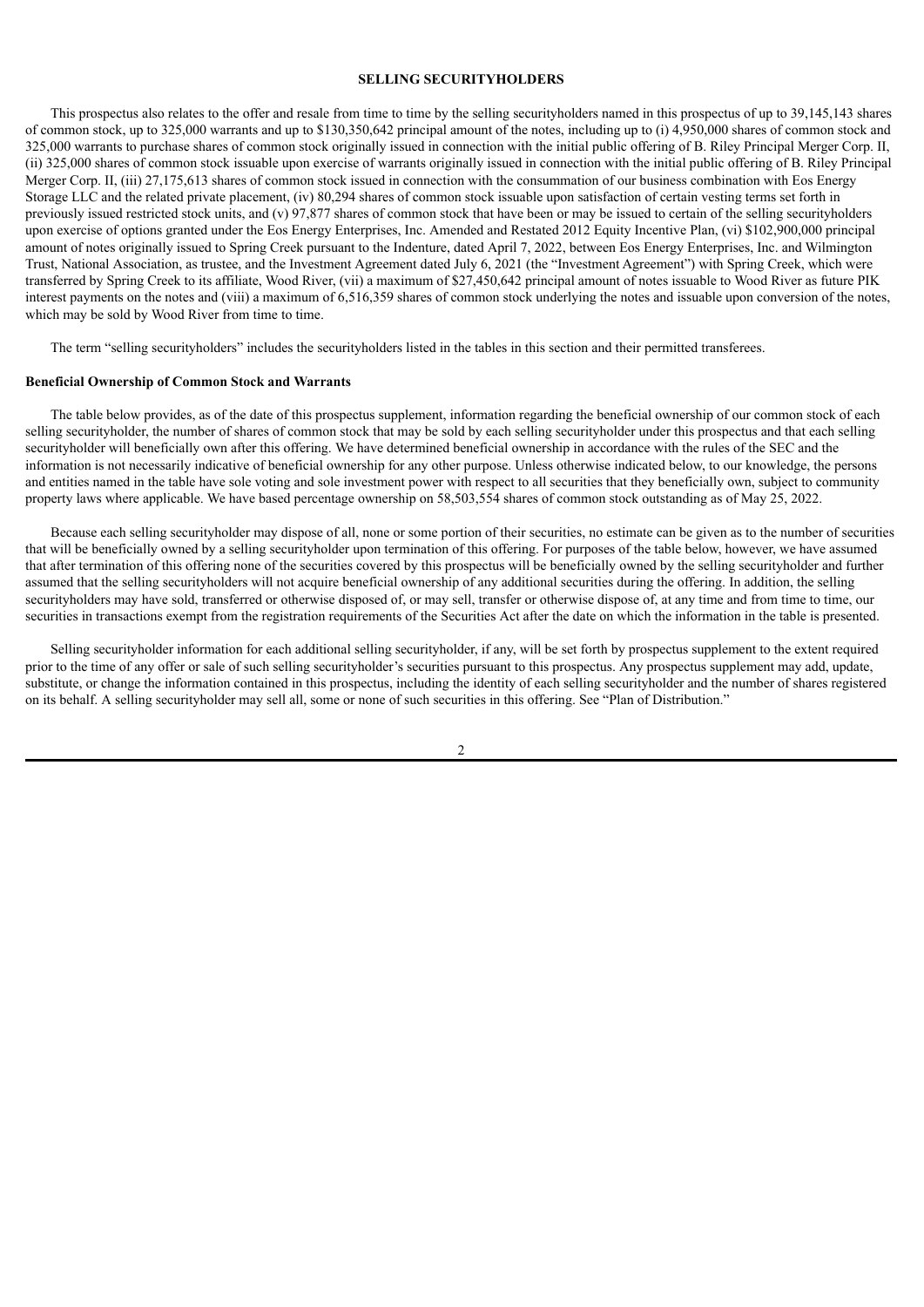|                                                    |                                                                       |                                                          | <b>Shares of Common Stock</b>                                             |                                       | <b>Warrants to Purchase Common Stock</b>                                     |                                                                 |                                                                    |                                              |  |
|----------------------------------------------------|-----------------------------------------------------------------------|----------------------------------------------------------|---------------------------------------------------------------------------|---------------------------------------|------------------------------------------------------------------------------|-----------------------------------------------------------------|--------------------------------------------------------------------|----------------------------------------------|--|
| Name                                               | Number<br><b>Beneficially</b><br>Owned<br><b>Prior</b> to<br>Offering | <b>Number</b><br>Registered<br>for Sale<br><b>Hereby</b> | <b>Number</b><br><b>Beneficially</b><br>Owned<br>After<br><b>Offering</b> | Percent<br>Owned<br>After<br>Offering | <b>Number</b><br><b>Beneficially</b><br>Owned<br>Prior to<br><b>Offering</b> | <b>Number</b><br><b>Registered</b><br>for Sale<br><b>Hereby</b> | <b>Number</b><br><b>Beneficially</b><br>Owned<br>After<br>Offering | Percent<br>Owned<br>After<br><b>Offering</b> |  |
| <b>ACE Energy Efficiency SPC</b>                   | 339,100                                                               | 339,100                                                  |                                                                           | $\ast$                                |                                                                              | $\qquad \qquad -$                                               |                                                                    |                                              |  |
| Acme Engineering, Inc.(1)                          | 29,446                                                                | 29,446                                                   |                                                                           | $\ast$                                |                                                                              | $\overline{\phantom{a}}$                                        |                                                                    | $\ast$                                       |  |
| Acme Operating Company(1)                          | 21,406                                                                | 21,406                                                   | $-$                                                                       | $\ast$                                | $\equiv$                                                                     | $\equiv$                                                        | $\qquad \qquad -$                                                  | $\ast$                                       |  |
| Adelaro US Limited(2)                              | 42,710                                                                | 42,710                                                   |                                                                           | $\ast$                                | $\overline{\phantom{0}}$                                                     |                                                                 |                                                                    | $\ast$                                       |  |
| Agile Energy Limited(3)                            | 917                                                                   | 917                                                      | -                                                                         | $\ast$                                | -                                                                            | $\qquad \qquad -$                                               |                                                                    | $\ast$                                       |  |
| Alessandro Lagi                                    | 72,620                                                                | 72,620                                                   | $\overline{\phantom{0}}$                                                  | $\ast$                                | $\overline{\phantom{0}}$                                                     | $\overbrace{\phantom{12322111}}$                                |                                                                    | $\ast$                                       |  |
| Alina LLC(4)                                       | 105,115                                                               | 105,115                                                  | -                                                                         | $\ast$                                | $-$                                                                          | $\equiv$                                                        |                                                                    | $\ast$                                       |  |
| AltEnergy, LLC(5)                                  | 2,408,585                                                             | 2,408,585                                                | $\overline{\phantom{m}}$                                                  | 4.1%<br>$\ast$                        | $\overline{\phantom{0}}$                                                     | $\overline{\phantom{0}}$                                        |                                                                    | $\ast$<br>$\ast$                             |  |
| AME Cloud Ventures(6)                              | 92,005                                                                | 92,005                                                   | -                                                                         | $\ast$                                | $\overline{\phantom{0}}$                                                     | $\overline{\phantom{0}}$                                        |                                                                    | $\ast$                                       |  |
| Andrew Kelleher                                    | 152,148                                                               | 152,148                                                  | $\overline{\phantom{0}}$                                                  | $\ast$                                | $\overline{\phantom{0}}$                                                     | $\overline{\phantom{0}}$                                        |                                                                    | $\ast$                                       |  |
| <b>Arthur Kressner</b>                             | 3,976                                                                 | 3,976                                                    | $\qquad \qquad -$                                                         |                                       |                                                                              |                                                                 |                                                                    |                                              |  |
| Ashley Lalonde Trust under The Lalonde             |                                                                       |                                                          |                                                                           | $\ast$                                |                                                                              |                                                                 |                                                                    | $\ast$                                       |  |
| Children 2013 Trust(7)                             | 3,892<br>3,027                                                        | 3,892<br>3,027                                           | $\overline{\phantom{0}}$                                                  | $\ast$                                | $\equiv$                                                                     |                                                                 |                                                                    | $\ast$                                       |  |
| Asterra Holdings LLC(8)                            | 5,694,778                                                             | 5,694,778                                                | $\qquad \qquad -$                                                         | 9.7%                                  | 325,000                                                                      | 325,000                                                         |                                                                    | $\ast$                                       |  |
| B. Riley Financial, Inc.(9)                        |                                                                       |                                                          | $-$                                                                       |                                       |                                                                              |                                                                 | $\overline{\phantom{0}}$                                           |                                              |  |
| Trust accounts associated with Bryant<br>Riley(10) | 45,000                                                                | 45,000                                                   |                                                                           | $\ast$                                |                                                                              |                                                                 |                                                                    | $\ast$                                       |  |
| Brian Hardwick(11)                                 | 2,882                                                                 | 2,882                                                    | $\overline{\phantom{0}}$                                                  | $\ast$                                | $\overline{\phantom{0}}$                                                     | $\overline{\phantom{0}}$                                        |                                                                    | $\ast$                                       |  |
| Beau Capital LLC(12)                               | 178,455                                                               | 178,455                                                  |                                                                           | $\ast$                                | $\overline{\phantom{0}}$                                                     | $\qquad \qquad -$                                               |                                                                    | $\ast$                                       |  |
| <b>Beckett Austin Lenhart</b>                      | 1,527                                                                 | 1,527                                                    |                                                                           | $\ast$                                | $\overline{\phantom{0}}$                                                     |                                                                 |                                                                    | $\ast$                                       |  |
| <b>Ben Barclay</b>                                 | 917                                                                   | 917                                                      | $\overline{\phantom{0}}$                                                  | $\ast$                                |                                                                              | $\overline{\phantom{0}}$                                        |                                                                    | $\ast$                                       |  |
| Beusa Investment Tec LLC                           | 35,019                                                                | 35,019                                                   | $\overline{\phantom{0}}$                                                  | $\ast$                                | $\overline{\phantom{0}}$                                                     | $\overline{\phantom{a}}$                                        |                                                                    | $\ast$                                       |  |
| Brent Van Rastetter Revocable Trust                | 14,091                                                                | 14,091                                                   | $\equiv$                                                                  | $\ast$                                | $\equiv$                                                                     | $\equiv$                                                        | $\equiv$                                                           | $\ast$                                       |  |
| <b>Bruce Langone</b>                               | 40,946                                                                | 40,946                                                   |                                                                           | $\ast$                                | $\overline{\phantom{0}}$                                                     | $\overline{\phantom{0}}$                                        |                                                                    | $\ast$                                       |  |
| Cannonbury Invest Limited(13)                      | 122,260                                                               | 122,260                                                  | $\overline{\phantom{0}}$                                                  | $\ast$                                | -                                                                            | $\qquad \qquad -$                                               |                                                                    | $\ast$                                       |  |
| Carl Ferenbach                                     | 743,279                                                               | 743,279                                                  | $\overline{\phantom{0}}$                                                  | 1.2%                                  | $\overline{\phantom{0}}$                                                     | $\overline{\phantom{0}}$                                        |                                                                    | *                                            |  |
| CAT3 LLC                                           | 244,695                                                               | 244,695                                                  | $\overline{\phantom{0}}$                                                  | $\ast$                                | $\equiv$                                                                     | $\equiv$                                                        | $\overline{\phantom{0}}$                                           | $\ast$                                       |  |
| Chandler Kate Lenhart                              | 1,527                                                                 | 1,527                                                    | -                                                                         | $\ast$                                | $\overline{\phantom{0}}$                                                     | $\overline{\phantom{0}}$                                        | $\overline{\phantom{0}}$                                           | $\ast$                                       |  |
| Charles DeCasteja                                  | 2,388                                                                 | 2,388                                                    | -                                                                         | $\ast$                                | $\qquad \qquad -$                                                            | $\qquad \qquad -$                                               |                                                                    | $\ast$                                       |  |
| Christopher Darnell                                | 85,454                                                                | 85,454                                                   | $\overline{\phantom{0}}$                                                  | $\ast$                                | $\overline{\phantom{0}}$                                                     | $\overline{\phantom{0}}$                                        |                                                                    | $\ast$                                       |  |
| <b>Christopher Streeter</b>                        | 11,369                                                                | 11,369                                                   | $\overline{\phantom{0}}$                                                  | $\ast$                                |                                                                              | $\equiv$                                                        |                                                                    | $\ast$                                       |  |
| Corinthian Investors LLC(14)                       | 32,809                                                                | 32,809                                                   | $\overline{\phantom{0}}$                                                  | $\ast$                                |                                                                              | $\overline{\phantom{a}}$                                        |                                                                    | $\ast$                                       |  |
| Cova Funding LLC(15)                               | 34,098                                                                | 34,098                                                   | -                                                                         | $\ast$                                | $\equiv$                                                                     | ÷                                                               |                                                                    | $\ast$                                       |  |
| Craig S. Tamchin SEP IRA                           | 2,786                                                                 | 2,786                                                    |                                                                           | $\ast$                                |                                                                              |                                                                 |                                                                    | $\ast$                                       |  |
| David Cohen                                        | 66,219                                                                | 66,219                                                   |                                                                           | $\ast$                                |                                                                              |                                                                 |                                                                    | $\ast$                                       |  |
| Daniel Eastman                                     | 111,186                                                               | 111,186                                                  | -                                                                         | *                                     |                                                                              | $\qquad \qquad -$                                               | -                                                                  |                                              |  |
| David Henry(16)                                    | 20,178                                                                | 20,178                                                   | $\overline{\phantom{0}}$                                                  | $\ast$                                |                                                                              | $\overline{\phantom{0}}$                                        |                                                                    | $\ast$                                       |  |
| David Schiff                                       | 36,015                                                                | 36,015                                                   | $\qquad \qquad -$                                                         | $\ast$                                | $\overline{\phantom{0}}$                                                     | $\qquad \qquad -$                                               | $\overline{\phantom{0}}$                                           | *                                            |  |
| Daniel Shribman                                    | 993,750                                                               | 993,750                                                  | $\qquad \qquad -$                                                         | 1.6%                                  | $\qquad \qquad -$                                                            | $\qquad \qquad -$                                               | $\qquad \qquad -$                                                  | $\ast$                                       |  |
| David T. Shipp                                     | 2,599                                                                 | 2,599                                                    | $\overline{\phantom{0}}$                                                  | $\ast$                                | $\overline{\phantom{0}}$                                                     | $\overline{\phantom{0}}$                                        |                                                                    | *                                            |  |
| Denman Street LLC(17)                              | 452,984                                                               | 452,984                                                  | $\overline{\phantom{0}}$                                                  | $\ast$                                | $\overline{\phantom{0}}$                                                     | $\qquad \qquad -$                                               |                                                                    | $\ast$                                       |  |
| Douglas H. Phelps                                  | 28,066                                                                | 28,066                                                   | -                                                                         | $\ast$                                |                                                                              | $\overline{\phantom{0}}$                                        |                                                                    | $\ast$                                       |  |
| Douglas Kenneth Kennedy                            | 6,810                                                                 | 6,810                                                    | $\equiv$                                                                  | $\ast$                                | $=$                                                                          | $\equiv$                                                        | -                                                                  | $\ast$                                       |  |
| EES Management Holding(18)                         | 23,255                                                                | 23,255                                                   |                                                                           | $\ast$                                |                                                                              |                                                                 |                                                                    | *                                            |  |
| FGRK Lux Partners GP(19)                           | 18,499                                                                | 18,499                                                   |                                                                           | $\ast$                                |                                                                              |                                                                 |                                                                    | $\ast$                                       |  |
| Financiera Siacapital                              | 18,351                                                                | 18,351                                                   |                                                                           | $\ast$                                |                                                                              |                                                                 |                                                                    | $\ast$                                       |  |
| Fisher EOS LLC(20)                                 | 394,607                                                               | 394,607                                                  | $\overline{\phantom{0}}$                                                  | $\ast$                                | $\overline{\phantom{0}}$                                                     | $\equiv$                                                        | $\overline{\phantom{0}}$                                           | $\ast$                                       |  |
| Frank Genova                                       | 11,369                                                                | 11,369                                                   | $\qquad \qquad -$                                                         | $\ast$                                | $\overline{\phantom{0}}$                                                     | $\overline{\phantom{0}}$                                        | $\qquad \qquad -$                                                  | $\ast$                                       |  |
| Franziska Fortlouis                                | 6,996                                                                 | 6,996                                                    | -                                                                         | $\ast$                                | -                                                                            | $\qquad \qquad -$                                               | $\qquad \qquad -$                                                  | $\ast$                                       |  |
| George Adamson                                     | 87,117                                                                | 87,117                                                   |                                                                           | $\ast$                                | $\overline{\phantom{0}}$                                                     | $\overline{\phantom{0}}$                                        |                                                                    | $\ast$<br>$\ast$                             |  |
| George Brokaw                                      | 4,033                                                                 | 4,033                                                    | $\overline{\phantom{0}}$                                                  | $\ast$<br>$\ast$                      | —                                                                            | $\qquad \qquad -$                                               |                                                                    | $\ast$                                       |  |
| George Fina                                        | 55,309                                                                | 55,309                                                   | $\overline{\phantom{0}}$                                                  |                                       | $\overline{\phantom{0}}$                                                     | $\overbrace{\phantom{12322111}}$                                | $\overline{\phantom{0}}$                                           | $\ast$                                       |  |
| Gerard J. Berding                                  | 19,952                                                                | 19,952                                                   | -                                                                         | $\ast$<br>$\ast$                      | $=$                                                                          | $\overline{\phantom{m}}$                                        | -                                                                  | *                                            |  |
| Glenn Oztemel                                      | 361,571                                                               | 361,571                                                  | $\qquad \qquad -$                                                         | $\ast$                                |                                                                              | $\qquad \qquad -$                                               | $\overline{\phantom{0}}$                                           | $\ast$                                       |  |
| Global Equity Partners(21)                         | 11,726                                                                | 11,726                                                   | -                                                                         |                                       |                                                                              | $\qquad \qquad -$                                               | -                                                                  | $\ast$                                       |  |
| Graham Sharp                                       | 781,534                                                               | 781,534                                                  | $\qquad \qquad -$                                                         | 1.3%                                  | $\overline{\phantom{0}}$                                                     | $\overline{\phantom{0}}$                                        |                                                                    | $\ast$                                       |  |
| Great American Insurance Company(22)               | 600,310                                                               | 600,310                                                  | $\qquad \qquad -$                                                         | 1.0%                                  | $\qquad \qquad -$                                                            | $\qquad \qquad -$                                               | $\qquad \qquad -$                                                  | $\ast$                                       |  |
| Great American Life Insurance Company(22)          | 1,199,018                                                             | 1,199,018                                                | $\qquad \qquad -$                                                         | 2.0%<br>$\ast$                        |                                                                              | $\overline{\phantom{0}}$                                        | $\qquad \qquad -$                                                  | $\ast$                                       |  |
| Greer Family Partners, LP(23)                      | 111,401                                                               | 111,401                                                  | -                                                                         | $\ast$                                | -                                                                            | $\qquad \qquad -$                                               | $\qquad \qquad -$                                                  | $\ast$                                       |  |
| Halpern Family Trust(24)<br>Harper Frances Lenhart | 56,566<br>1,527                                                       | 56,566                                                   | $\overline{\phantom{0}}$                                                  | $\ast$                                | $\overline{\phantom{0}}$<br>—<br>—                                           | $\overline{\phantom{0}}$                                        |                                                                    | $\ast$                                       |  |
| Hawthorne II Investment LP(25)                     | 145,654                                                               | 1,527<br>145,654                                         | $\overline{\phantom{0}}$<br>$\qquad \qquad -$                             | $\ast$                                | $\qquad \qquad -$                                                            | $\qquad \qquad -$<br>$\qquad \qquad -$                          | -<br>$\qquad \qquad -$                                             | $\ast$                                       |  |
|                                                    |                                                                       |                                                          |                                                                           |                                       |                                                                              |                                                                 |                                                                    |                                              |  |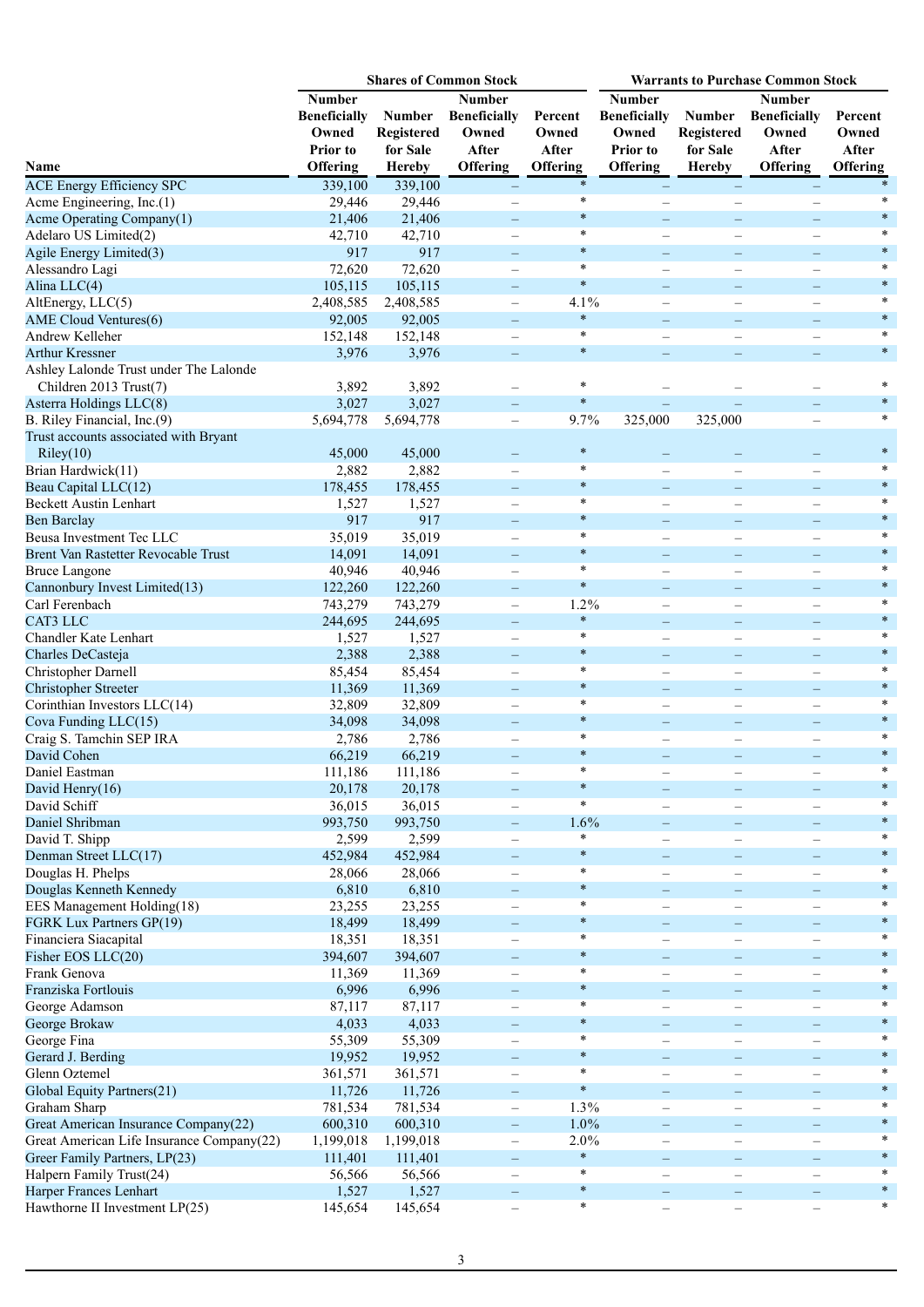|                                          |                                                                              |                                                          | <b>Shares of Common Stock</b>                                             |                                       | <b>Warrants to Purchase Common Stock</b>                                     |                                                          |                                                                    |                                       |
|------------------------------------------|------------------------------------------------------------------------------|----------------------------------------------------------|---------------------------------------------------------------------------|---------------------------------------|------------------------------------------------------------------------------|----------------------------------------------------------|--------------------------------------------------------------------|---------------------------------------|
| Name                                     | <b>Number</b><br><b>Beneficially</b><br>Owned<br><b>Prior</b> to<br>Offering | <b>Number</b><br>Registered<br>for Sale<br><b>Hereby</b> | <b>Number</b><br><b>Beneficially</b><br>Owned<br>After<br><b>Offering</b> | Percent<br>Owned<br>After<br>Offering | <b>Number</b><br><b>Beneficially</b><br>Owned<br>Prior to<br><b>Offering</b> | <b>Number</b><br>Registered<br>for Sale<br><b>Hereby</b> | <b>Number</b><br><b>Beneficially</b><br>Owned<br>After<br>Offering | Percent<br>Owned<br>After<br>Offering |
| Hi-Med LLC(26)                           | 307,581                                                                      | 307,581                                                  |                                                                           | $\ast$                                |                                                                              | $\qquad \qquad -$                                        |                                                                    |                                       |
| Hisham Al-Razzuqi                        | 22,935                                                                       | 22,935                                                   | $\overline{\phantom{0}}$                                                  | $\ast$                                | $\overline{\phantom{0}}$                                                     | $\overline{\phantom{0}}$                                 |                                                                    | *                                     |
| Holtec International(27)                 | 478,556                                                                      | 478,556                                                  | $\overline{\phantom{0}}$                                                  | $\ast$                                | $\equiv$                                                                     | $\equiv$                                                 |                                                                    | $\ast$                                |
| Howard Weitmann                          | 20,000                                                                       | 20,000                                                   |                                                                           | $\ast$                                | $\overline{\phantom{0}}$                                                     |                                                          |                                                                    | $\ast$                                |
| Igor Heifetz                             | 9,574                                                                        | 9,574                                                    | -                                                                         | $\ast$                                | $\equiv$                                                                     | $\equiv$                                                 |                                                                    | $\ast$                                |
| James Hughes                             | 4,370                                                                        | 4,370                                                    |                                                                           | $\ast$                                | $\overline{\phantom{0}}$                                                     | $\overline{\phantom{0}}$                                 |                                                                    | $\ast$                                |
| James Zweng(28)                          | 518                                                                          | 518                                                      |                                                                           | $\ast$                                | $\overline{\phantom{0}}$                                                     | $\overline{\phantom{0}}$                                 |                                                                    | $\ast$                                |
| Jason J. Maney                           | 3,900                                                                        | 3,900                                                    | $\overline{\phantom{0}}$                                                  | $\ast$                                | $\overline{\phantom{0}}$                                                     | $\qquad \qquad -$                                        | $\overline{\phantom{0}}$                                           | $\ast$                                |
| Jason Koy & Gabrielle Sitomer            | 48,163                                                                       | 48,163                                                   | $\overline{\phantom{0}}$                                                  | $\ast$                                | $\equiv$                                                                     | $\equiv$                                                 | $\equiv$                                                           | $\ast$                                |
| Jason S Kahan                            | 15,919                                                                       | 15,919                                                   | $\overline{\phantom{0}}$                                                  | $\ast$                                | $\overline{\phantom{0}}$                                                     | $\overline{\phantom{0}}$                                 | $\overline{\phantom{0}}$                                           | $\ast$                                |
| Jeremy Asher                             | 461                                                                          | 461                                                      | $\overline{\phantom{0}}$                                                  | $\ast$                                | $\overline{\phantom{0}}$                                                     | $\overline{\phantom{0}}$                                 |                                                                    | $\ast$                                |
| Jerry H. Labowitz                        | 288,655                                                                      | 288,655                                                  | -                                                                         | $\ast$                                | $\overline{\phantom{0}}$                                                     | $\overline{\phantom{0}}$                                 | $\overline{\phantom{0}}$                                           | $\ast$                                |
| Jerry Labowitz                           | 3,164                                                                        | 3,164                                                    | $\equiv$                                                                  | $\ast$                                | $-$                                                                          | $\qquad \qquad -$                                        |                                                                    | $\ast$                                |
| Joe Mastrangelo(29)                      | 79,546                                                                       | 79,546                                                   |                                                                           | $\ast$                                | $\overline{\phantom{0}}$                                                     |                                                          |                                                                    | $\ast$                                |
| Johannes Rittershausen                   | 22,626                                                                       | 22,626                                                   | $\overline{\phantom{0}}$                                                  | $\ast$                                |                                                                              | $\equiv$                                                 |                                                                    | $\ast$                                |
| John B. Berding Irrevocable Children's   |                                                                              |                                                          |                                                                           |                                       |                                                                              |                                                          |                                                                    |                                       |
| Trust(30)                                | 313,640                                                                      | 313,640                                                  | -                                                                         | $\ast$                                |                                                                              |                                                          |                                                                    |                                       |
| John Bernard Berding                     | 75,914                                                                       | 75,914                                                   | $-$                                                                       | $\ast$                                | $\equiv$                                                                     |                                                          |                                                                    | $\ast$                                |
| John Desmarais                           | 1,698,619                                                                    | 1,698,619                                                | $\overline{\phantom{0}}$                                                  | 2.9%                                  | $\overline{\phantom{0}}$                                                     |                                                          |                                                                    | $\ast$                                |
| John T. Raymond 2012 Delaware Trust (31) | 22,906                                                                       | 22,906                                                   | $\equiv$                                                                  | $\ast$                                | $\equiv$                                                                     | ۰                                                        |                                                                    | $\ast$                                |
| John T. Raymond                          | 433,295                                                                      | 433,295                                                  |                                                                           | $\ast$                                |                                                                              |                                                          |                                                                    | $\ast$                                |
| Jon S & Bettina E Reynertson, JTWROS     | 144,094                                                                      | 144,094                                                  |                                                                           | $\ast$                                | $\overline{\phantom{0}}$                                                     | $\overline{\phantom{0}}$                                 |                                                                    | $\ast$                                |
| Jonathan R. Darnell                      | 83,654                                                                       | 83,654                                                   | $\qquad \qquad -$                                                         | $\ast$                                | $\overline{\phantom{0}}$                                                     | $\overbrace{\phantom{12322111}}$                         | $\overline{\phantom{0}}$                                           | $\ast$                                |
| Joseph Berding                           | 24,368                                                                       | 24,368                                                   | $\overline{\phantom{0}}$                                                  | $\ast$                                | $\equiv$                                                                     | $\equiv$                                                 | $\equiv$                                                           | $\ast$                                |
| Joshua Cole                              | 34,962                                                                       | 34,962                                                   |                                                                           | $\ast$                                | $\overline{\phantom{0}}$                                                     | $\overline{\phantom{0}}$                                 |                                                                    | $\ast$                                |
| Joshua Fink                              | 16,678                                                                       | 16,678                                                   |                                                                           | $\ast$                                | $\overline{\phantom{0}}$                                                     | $\overline{\phantom{0}}$                                 |                                                                    | $\ast$                                |
| Julie Sue Jones Revocable Trust          | 14,092                                                                       | 14,092                                                   | -                                                                         | $\ast$                                | $\overline{\phantom{0}}$                                                     | $\overline{\phantom{0}}$                                 |                                                                    | $\ast$                                |
| Karl J. Grafe                            | 14,634                                                                       | 14,634                                                   | -                                                                         | $\ast$                                | $-$                                                                          | $\equiv$                                                 | $\equiv$                                                           | $\ast$                                |
| Ken Flechler                             | 11,273                                                                       | 11,273                                                   |                                                                           | $\ast$                                | $\overline{\phantom{0}}$                                                     |                                                          |                                                                    | $\ast$                                |
| Kenneth Langone                          | 55,116                                                                       | 55,116                                                   | -                                                                         | $\ast$                                |                                                                              | ۰                                                        |                                                                    | $\ast$                                |
| Laurie M. Shahon                         | 15,206                                                                       | 15,206                                                   |                                                                           | $\ast$                                |                                                                              |                                                          |                                                                    | $\ast$                                |
| <b>Lawrence Summers</b>                  | 3,057                                                                        | 3,057                                                    |                                                                           | $\ast$                                | $\overline{\phantom{0}}$                                                     | $\overline{\phantom{0}}$                                 |                                                                    | $\ast$                                |
| Lisa Eng                                 | 80,659                                                                       | 80,659                                                   | $\qquad \qquad -$                                                         | $\ast$                                | $\overline{\phantom{0}}$                                                     | $\overbrace{\phantom{12322111}}$                         |                                                                    | *                                     |
| Mack Treece(32)                          | 748                                                                          | 748                                                      | -                                                                         | $\ast$                                | $\overline{\phantom{0}}$                                                     | $\overline{\phantom{0}}$                                 |                                                                    | $\ast$                                |
| Margaret Wood                            | 5,657                                                                        | 5,657                                                    | $\overline{\phantom{0}}$                                                  | $\ast$                                | $\overline{\phantom{0}}$                                                     | $\overline{\phantom{0}}$                                 | $\overline{\phantom{0}}$                                           | $\ast$                                |
| <b>Matt Cribbins</b>                     | 57,059                                                                       | 57,059                                                   | -                                                                         | $\ast$                                |                                                                              | $\qquad \qquad -$                                        |                                                                    | $\ast$                                |
| Matt Lenhart                             | 802                                                                          | 802                                                      | $\overline{\phantom{0}}$                                                  |                                       | -                                                                            | $\qquad \qquad -$                                        | -                                                                  | $\ast$                                |
| <b>Matthew Feinberg</b>                  | 50,000                                                                       | 50,000                                                   | $-$                                                                       | $\ast$<br>$\ast$                      | $-$                                                                          | $\qquad \qquad -$                                        | $\equiv$                                                           | *                                     |
| Matthew G Cribbins                       | 4,071                                                                        | 4,071                                                    |                                                                           |                                       | $\overline{\phantom{0}}$                                                     | $\overline{\phantom{a}}$                                 |                                                                    |                                       |
| Matthew Lenhart                          | 117,592                                                                      | 117,592                                                  | $\overline{\phantom{0}}$                                                  | $\ast$                                | —                                                                            | $\overline{\phantom{0}}$                                 |                                                                    | $\ast$                                |
| Michael Abbot                            | 152                                                                          | 152                                                      | —                                                                         | $\ast$<br>$\ast$                      | —                                                                            | $\qquad \qquad -$                                        | $\overline{\phantom{0}}$                                           | $\ast$<br>$\ast$                      |
| Michael Jacob Kennedy                    | 10,768                                                                       | 10,768                                                   |                                                                           | $\ast$                                | $\overline{\phantom{0}}$                                                     | $\qquad \qquad -$                                        |                                                                    | $\ast$                                |
| Michael K. Barlow                        | 108,423                                                                      | 108,423                                                  | $\overline{\phantom{0}}$                                                  | $\ast$                                | $\overline{\phantom{0}}$                                                     | $\overbrace{\phantom{12322111}}$                         | $\overline{\phantom{0}}$                                           | $\ast$                                |
| Michael Murray Gamson                    | 196,617                                                                      | 196,617                                                  | $\qquad \qquad -$                                                         | $\ast$                                | $\qquad \qquad -$                                                            | $\qquad \qquad -$                                        | $\overline{\phantom{0}}$                                           | $\ast$                                |
| Michael Oster                            | 433,519                                                                      | 433,519                                                  | $\overline{\phantom{0}}$                                                  | $\ast$                                | $\overline{\phantom{0}}$                                                     | $\overline{\phantom{0}}$                                 | $\overline{\phantom{0}}$                                           | $\ast$                                |
| Milk Town Partners LLC(33)               | 28,183                                                                       | 28,183                                                   | -                                                                         | $\ast$                                | -                                                                            | $\qquad \qquad -$                                        |                                                                    | $\ast$                                |
| Milton Lewin                             | 1,025                                                                        | 1,025                                                    | $\overline{\phantom{0}}$                                                  | $\ast$                                | $\overline{\phantom{0}}$                                                     | $\overbrace{\phantom{12322111}}$                         | $\overline{\phantom{0}}$                                           | $\ast$                                |
| Nicholas Donahue                         | 19,354                                                                       | 19,354                                                   | $\qquad \qquad -$                                                         | $\ast$                                | $\qquad \qquad -$                                                            | $\qquad \qquad -$                                        | $\equiv$                                                           | *                                     |
| Nina Kennedy                             | 25,902                                                                       | 25,902                                                   |                                                                           | $\ast$                                |                                                                              | $\overline{\phantom{a}}$                                 |                                                                    | $\ast$                                |
| OCI Company Ltd.(34)                     | 45,425                                                                       | 45,425                                                   | -                                                                         | $\ast$                                | —                                                                            | $\equiv$                                                 |                                                                    | $\ast$                                |
| Ospraie Partners LLC(35)                 | 337,854                                                                      | 337,854                                                  |                                                                           | $\ast$                                |                                                                              | $\qquad \qquad -$                                        |                                                                    | $\ast$                                |
| Paradigm Partners, LP(36)                | 111,061                                                                      | 111,061                                                  | $=$                                                                       |                                       |                                                                              | $\qquad \qquad -$                                        |                                                                    |                                       |
| Parker Lalonde Trust under The Lalonde   |                                                                              |                                                          |                                                                           |                                       |                                                                              |                                                          |                                                                    |                                       |
| Children 2013 Trust(7)                   | 3,892                                                                        | 3,892                                                    | $\overline{\phantom{0}}$                                                  | $\ast$                                |                                                                              |                                                          |                                                                    | *                                     |
| Patrick J. Bartels, Jr.                  | 20,000                                                                       | 20,000                                                   |                                                                           | $\ast$                                |                                                                              |                                                          |                                                                    | $\ast$                                |
| PAW Associates LLC(37)                   | 210,656                                                                      | 210,656                                                  | -                                                                         | $\ast$                                |                                                                              | $\qquad \qquad -$                                        | -                                                                  | $\ast$                                |
| Pelican Capital Management LLC(38)       | 28,183                                                                       | 28,183                                                   | $\overline{\phantom{0}}$                                                  | $\ast$                                |                                                                              | $\equiv$                                                 | $\equiv$                                                           | $\ast$                                |
| Peter Fox-Penner                         | 1,527                                                                        | 1,527                                                    | $\equiv$                                                                  | $\ast$                                | $\overline{\phantom{0}}$                                                     | $\overline{\phantom{0}}$                                 | $\equiv$                                                           | $\ast$                                |
| Peter Greenleaf                          | 4,051                                                                        | 4,051                                                    | $\qquad \qquad -$                                                         | $\ast$                                | $\equiv$                                                                     | $\qquad \qquad -$                                        | $\overline{\phantom{0}}$                                           | $\ast$                                |
| Peter Warner Davidson                    | 9,205                                                                        | 9,205                                                    | $\overline{\phantom{0}}$                                                  | $\ast$                                | $\overline{\phantom{0}}$                                                     | $\qquad \qquad -$                                        |                                                                    | $\ast$                                |
| PGF Family Corp(39)                      | 1,232,609                                                                    | 1,232,609                                                | -                                                                         | 2.1%                                  | $\qquad \qquad -$                                                            | $\overline{\phantom{0}}$                                 |                                                                    | $\ast$                                |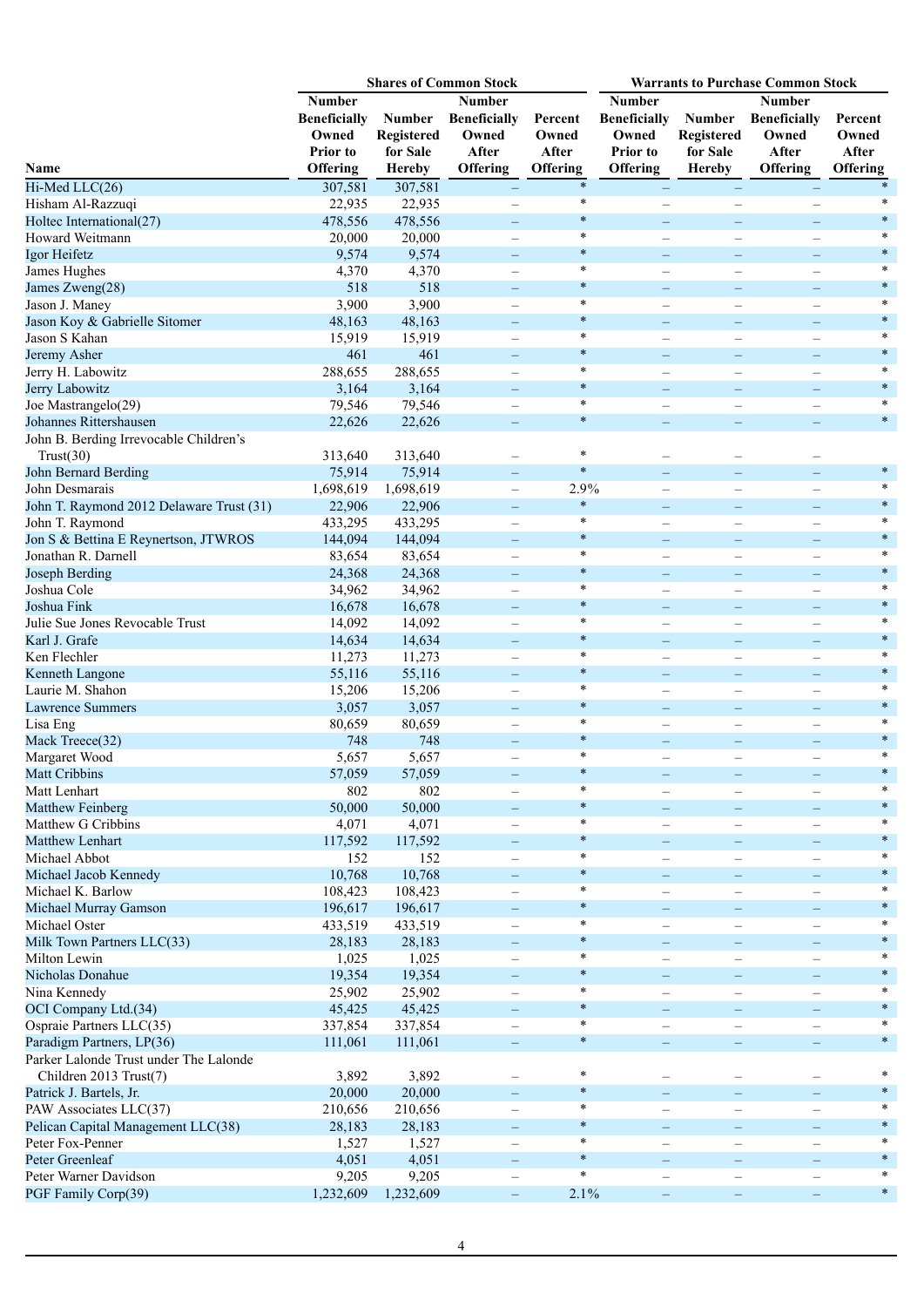|                                            | <b>Shares of Common Stock</b><br><b>Warrants to Purchase Common Stock</b> |               |                          |          |                               |                                               |                          |          |  |
|--------------------------------------------|---------------------------------------------------------------------------|---------------|--------------------------|----------|-------------------------------|-----------------------------------------------|--------------------------|----------|--|
|                                            | <b>Number</b>                                                             |               | <b>Number</b>            |          | <b>Number</b>                 |                                               | <b>Number</b>            |          |  |
|                                            | <b>Beneficially</b>                                                       | <b>Number</b> | <b>Beneficially</b>      | Percent  | <b>Beneficially</b>           | <b>Number</b>                                 | <b>Beneficially</b>      | Percent  |  |
|                                            | Owned                                                                     | Registered    | Owned                    | Owned    | Owned                         | Registered                                    | Owned                    | Owned    |  |
|                                            | <b>Prior</b> to                                                           | for Sale      | After                    | After    | <b>Prior</b> to               | for Sale                                      | After                    | After    |  |
| Name                                       | <b>Offering</b>                                                           | <b>Hereby</b> | <b>Offering</b>          | Offering | <b>Offering</b>               | <b>Hereby</b>                                 | Offering                 | Offering |  |
|                                            |                                                                           |               |                          | $\ast$   |                               |                                               |                          | $\ast$   |  |
| Philip Lobkowicz                           | 3,410                                                                     | 3,410         |                          | $\ast$   |                               | $\overline{\phantom{0}}$                      |                          | $\ast$   |  |
| Phillippe Bouchard                         | 22,739                                                                    | 22,739        | $\overline{\phantom{0}}$ | $\ast$   | $\overline{\phantom{0}}$      | $\overline{\phantom{0}}$                      | -                        | $\ast$   |  |
| Pickwick Capital Partners, LLC             | 578                                                                       | 578           | $-$                      |          | $\equiv$                      | $\qquad \qquad -$                             | $\equiv$                 | $\ast$   |  |
| Posner Foundation of Pittsburgh(40)        | 648,198                                                                   | 648,198       | $\overline{\phantom{0}}$ | 1.1%     | $\overline{\phantom{0}}$      |                                               |                          | $\ast$   |  |
| Prisma Energy LLC                          | 387,612                                                                   | 387,612       | $=$                      | $\ast$   | $-$                           | $\equiv$                                      | -                        |          |  |
| Projector Holding LLC(41)                  | 27,682                                                                    | 27,682        |                          | $\ast$   |                               | $\overline{\phantom{0}}$                      |                          | $\ast$   |  |
| Punjab Partners, LLC                       | 90,394                                                                    | 90,394        |                          | $\ast$   | -                             | $\overline{\phantom{0}}$                      |                          | $\ast$   |  |
| QIP Glidepath Series A LLC                 | 305,868                                                                   | 305,868       | $\qquad \qquad -$        | $\ast$   | $\overline{\phantom{0}}$      | $\overline{\phantom{0}}$                      | $\overline{\phantom{0}}$ | $\ast$   |  |
| Randall A. Hack                            | 193,842                                                                   | 193,842       | $\equiv$                 | $\ast$   | $\equiv$                      | $\equiv$                                      | $\equiv$                 | $\ast$   |  |
| Randall A. Hack 2008 Long Term Trust       | 55,724                                                                    | 55,724        | $\overline{\phantom{0}}$ | $\ast$   | $\overline{\phantom{0}}$      | $\overline{\phantom{0}}$                      |                          | $\ast$   |  |
| <b>Randy Brown</b>                         | 10,485                                                                    | 10,485        | -                        | $\ast$   | —                             | $\overline{\phantom{0}}$                      |                          | $\ast$   |  |
| Funds and accounts managed by Reservoir    |                                                                           |               |                          |          |                               |                                               |                          |          |  |
| Capital(42)                                | 1,635,447                                                                 | 1,635,447     | $\overline{\phantom{0}}$ | 2.7%     |                               |                                               |                          | $\ast$   |  |
| Richard T. Weiss 2006 Living Trust(43)     | 85,574                                                                    | 85,574        | $\overline{\phantom{0}}$ | $\ast$   | $\equiv$                      | $\equiv$                                      | $\equiv$                 | $\ast$   |  |
| Richard Wood                               | 5,691                                                                     | 5,691         |                          | $\ast$   | $\overline{\phantom{0}}$      | $\overline{\phantom{0}}$                      |                          | $\ast$   |  |
| Robert Logan                               | 8,517                                                                     | 8,517         |                          | $\ast$   |                               | -                                             |                          | $\ast$   |  |
| Robert Suss                                | 20,000                                                                    | 20,000        |                          | $\ast$   | $\overline{\phantom{0}}$      | $\overline{\phantom{0}}$                      |                          | $\ast$   |  |
| Ross Pirasteh                              | 65,747                                                                    | 65,747        | $\equiv$                 | $\ast$   | $-$                           | $\qquad \qquad -$                             | $\equiv$                 | $\ast$   |  |
| Sarathi Roy                                | 78,141                                                                    | 78,141        |                          | $\ast$   |                               |                                               |                          | $\ast$   |  |
| Sidamon-Eristoff Brothers, LLC(44)         | 33,835                                                                    | 33,835        | $=$                      | $\ast$   | $-$                           | ۰                                             |                          | $\ast$   |  |
| Sigmund Heller                             | 28,279                                                                    | 28,279        | $\overline{\phantom{0}}$ | $\ast$   |                               |                                               |                          | $\ast$   |  |
| Singh Real Estate Enterprises Inc.(45)     | 1,025,538                                                                 | 1,025,538     | $\overline{\phantom{0}}$ | 1.7%     |                               | $\equiv$                                      |                          | $\ast$   |  |
| SKNS Advisory, LLC(46)                     | 27,861                                                                    | 27,861        | $\overline{\phantom{0}}$ | $\ast$   | $\overline{\phantom{0}}$      | $\overbrace{\phantom{1232211}}$               | $\overline{\phantom{0}}$ | $\ast$   |  |
| <b>Steven Chu</b>                          | 1,441                                                                     | 1,441         | $\qquad \qquad -$        | $\ast$   | $-$                           | $\overline{\phantom{m}}$                      | $\qquad \qquad -$        | $\ast$   |  |
| Stephen E. Solms Family Trust U/A          |                                                                           |               |                          |          |                               |                                               |                          |          |  |
| 1/30/2008(47)                              | 106,230                                                                   | 106,230       |                          | $\ast$   |                               |                                               |                          | *        |  |
| Stephen Hannan                             | 322,767                                                                   | 322,767       |                          | $\ast$   |                               | $\overline{\phantom{0}}$                      |                          | $\ast$   |  |
| Tequesta Properties Inc(48)                | 307,581                                                                   | 307,581       | $\overline{\phantom{0}}$ | $\ast$   | $\overline{\phantom{0}}$      | $\overline{\phantom{0}}$                      | $\overline{\phantom{0}}$ | $\ast$   |  |
| Tim Hoefer(49)                             | 692                                                                       | 692           | $\equiv$                 | $\ast$   | $\equiv$                      | $\equiv$                                      | $\equiv$                 | $\ast$   |  |
| The 2008 Stidolph Family Trust             | 244,683                                                                   | 244,683       |                          | $\ast$   | $\overline{\phantom{0}}$      | $\overline{\phantom{0}}$                      |                          | $\ast$   |  |
| The Antonia Theodora Hellman 2021 Trust    | 450,000                                                                   | 450,000       | -                        | $\ast$   |                               | -                                             |                          | $\ast$   |  |
| The Arianna Elena He-An Hellman 2021 Trust | 450,000                                                                   | 450,000       | $\overline{\phantom{0}}$ | $\ast$   | $\overline{\phantom{0}}$      | $\overline{\phantom{0}}$                      |                          | $\ast$   |  |
| The Ethan Duncan He-Li Hellman 2021 Trust  | 450,000                                                                   | 450,000       | -                        | $\ast$   | $\equiv$                      | $\equiv$                                      |                          | $\ast$   |  |
| The Hsu-Hellman Family 2000 Trust(50)      | 427,972                                                                   | 427,972       |                          | $\ast$   |                               |                                               |                          | $\ast$   |  |
| The Zissis Family Trust                    | 68,896                                                                    | 68,896        | $\equiv$                 | $\ast$   |                               | $\overline{\phantom{0}}$                      |                          | $\ast$   |  |
| Thomas J. Keitel                           | 500                                                                       | 500           | -                        |          | —                             | $\overline{\phantom{m}}$                      | -                        |          |  |
| Thomas J. Keitel, J.R.                     | 7,342                                                                     | 7,342         | $\overline{\phantom{0}}$ | $\ast$   |                               | $\equiv$                                      |                          |          |  |
| Thomas Malcolm McAvity                     | 183,323                                                                   | 183,323       | $\overline{\phantom{0}}$ | $\ast$   | $\overline{\phantom{0}}$      | $\qquad \qquad -$                             | $\overline{\phantom{0}}$ | $\ast$   |  |
| Thundering Elk, LLC(51)                    | 3,057                                                                     | 3,057         | -                        | $\ast$   | $\overline{\phantom{0}}$      | $\qquad \qquad -$                             | $\qquad \qquad -$        | $\ast$   |  |
| Timothy G. Lalonde                         | 401,901                                                                   | 401,901       |                          | $\ast$   | $\overline{\phantom{0}}$      | $\overline{\phantom{0}}$                      |                          | $\ast$   |  |
| TJC3 LLC(52)                               | 549,817                                                                   | 549,817       |                          | $\ast$   |                               |                                               |                          | $\ast$   |  |
| Trustees of Deerfield Academy              | 10,000                                                                    | 10,000        | $\overline{\phantom{0}}$ | $\ast$   | -<br>$\overline{\phantom{0}}$ | $\qquad \qquad -$<br>$\overline{\phantom{0}}$ | $\overline{\phantom{0}}$ |          |  |
| Whipstick Ventures LLC(53)                 | 123,019                                                                   | 123,019       | $=$                      | $\ast$   | $-$                           | $\overline{\phantom{m}}$                      | $\qquad \qquad -$        | $\ast$   |  |
| William P. Hogan                           | 17,471                                                                    | 17,471        |                          | $\ast$   |                               |                                               |                          | *        |  |
| William P. Miller Trust                    | 55,573                                                                    |               |                          | $\ast$   |                               | $\overline{\phantom{0}}$                      |                          | $\ast$   |  |
|                                            |                                                                           | 55,573        | $\overline{\phantom{0}}$ | $\ast$   |                               | $\overline{\phantom{0}}$                      |                          | *        |  |
| Yong Hak Huh                               | 28,749                                                                    | 28,749        |                          | $\ast$   |                               | $\overline{\phantom{m}}$                      |                          | $\ast$   |  |
| Yorktown Partners(54)                      | 3,293                                                                     | 3,293         | $\overline{\phantom{0}}$ | $\ast$   |                               | $\qquad \qquad -$                             | $\overline{\phantom{0}}$ | $\ast$   |  |
| YX Capital LLC(55)                         | 34,843                                                                    | 34,843        | $\overline{\phantom{0}}$ |          | $\overline{\phantom{0}}$      | $\qquad \qquad -$                             | $\qquad \qquad -$        |          |  |

<sup>\*</sup> Less than 1%

(2) Jonathan Kollek has sole voting and investment power over the shares held by the stockholder.

<sup>(1)</sup> Mike Munoz has sole voting and investment power over the shares held by the stockholder.

<sup>(3)</sup> Jeremy Asher has sole voting and investment power over the shares held by the stockholder.

<sup>(4)</sup> Alastair Hunter-Henderson is the Managing Member and CEO of Alina LLC, and has sole voting and investment power over the shares held by the stockholder.

<sup>(5)</sup> Represents securities held directly by AltEnergy LLC, or AltEnergy, AltEnergy Storage V LLC, or AltEnergy V, AltEnergy Storage Bridge LLC, or Bridge, AltEnergy Transmission LLC, or Transmission, AltEnergy Storage Bridge Phase II, or Bridge II. Mr. Stidolph is the managing director of AltEnergy, the managing member of each of AltEnergy V, Bridge, Transmission and Bridge II, and has voting and dispositive power with respect to the AltEnergy Shares. Russell Stidolph, a director of the Company, is the managing director of AltEnergy, the managing member of each of AltEnergy V, Bridge, Transmission and Bridge II, and has voting and dispositive power with respect to the AltEnergy Shares. Mr. Stidolph disclaims beneficial ownership of these shares, except to the extent of his pecuniary interest therein.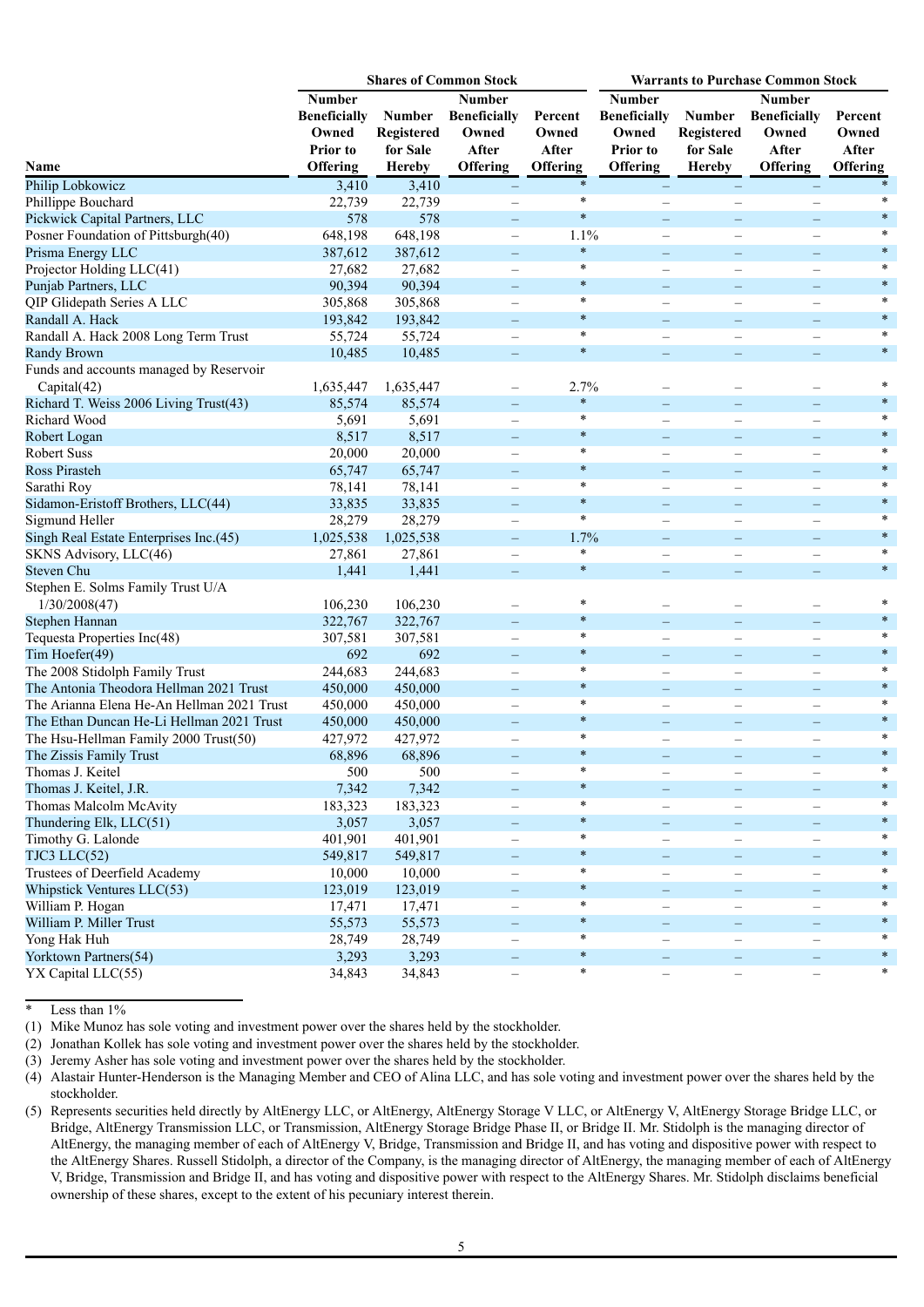- (6) Jerry Yang has sole voting and investment power over the shares held by the stockholder.
- (7) Lisa LaLonde is trustee of Timothy Lalonde Ashley Lalonde Trust and Timothy Lalonde Parker Lalonde Trust, and has sole voting and investment power of the shares held by such stockholders.
- (8) Gennady Gazin is the 100% owner of Asterra Holdings LLC and has sole voting and investment power over the shares held by the stockholder.
- (9) The amount includes (i) 5,369,778 shares of common stock held by BRF Investments, LLC ("BRFI"), (ii) 325,000 private placement warrants held by BRFI and (iii) 325,000 shares of common stock underlying private placement warrants held by BRFI. B. Riley Financial, Inc. ("B. Riley Financial") is the parent company of BRFI. B. Riley Financial has voting and dispositive power over the securities held by BRFI. Bryant Riley is the Co-Chief Executive Officer and Chairman of the Board of Directors of B. Riley Financial and has voting and dispositive power over the securities held by B. Riley Financial. Both B. Riley Financials and Mr. Riley disclaims beneficial ownership over any securities directly held by BRFI other than to the extent of any pecuniary interest he or it may have therein, directly or indirectly.
- (10)The number of shares beneficially owned before this offering includes (i) 20,000 shares held by Bryant and Carleen Riley JTWROS, (ii) 5,000 shares held by Bryant Riley C/F Charlie Riley UMTA CA, (iii) 5,000 shares held by Bryant Riley C/F Eloise Riley UMTA CA, (iv) 5,000 shares held by Bryant Riley C/F Susan Riley UMTA CA, and (v) 10,000 shares held by Robert Antin Children Irrevocable Trust U/A 1/1/2001 (collectively, the "Trusts"). Bryant Riley is custodian of each of the Trusts and has voting and dispositive power with respect to the securities held by the Trusts.
- (11) Includes 2,882 shares of common stock issuable upon exercise of options.
- (12)Robert M. Williams Jr. has sole voting and investment power over the shares held by the stockholder.
- (13)W. Geoffrey Beattie is the President of Cannonbury Invest Limited and has sole voting and investment power over the shares held by the stockholder. (14)Joseph DellaRosa, Victor Wright, and James Yacobucci are all members of Corinthian Investors LLC, and share equal voting and investment authority over the shares held by the stockholder.
- (15)Andrew Intrater is the Chief Executive Officer of Cova Funding LLC and has sole voting and investment power over the shares held by the stockholder.
- (16)Includes fully vested options to purchase 4,035 shares of common stock.
- (17)John B. Berding is the Manager of Denman Street LLC and has sole voting and investment power over the shares held by the stockholder.
- (18)Marc Warren has sole voting and investment power over the shares held by the stockholder.
- (19)Robert Kantor and Francis Greenburger have sole voting and investment power over the shares held by the stockholder.
- (20)Arnold Fisher, Kenneth Fisher, and Steven Fisher share voting and investment authority over the shares held by the stockholder
- (21)Michael A. Shternfeld is the Manager of Global Equity Partners and has sole voting and investment power over the shares held by the stockholder.
- (22)Each of Great American Insurance Company and Great American Life Insurance Company is a direct or indirect wholly-owned subsidiary of American Financial Group, Inc., which is a publicly traded entity (NYSE: AFG).
- (23)Philip Greer has sole voting and investment power over the shares held by the stockholder.
- (24)Martin I. Halpern is the Grantor/Trustee of Halpern Family Trust and has sole voting and investment power over the shares held by the stockholder.
- (25)Richard Weiss is the General Partner of Hawthorne II Investment LP and has sole voting and investment power over the shares held by the stockholder.
- (26)Dr. Krishna Singh holds direct and/or indirect ownership of HI-MED, LLC and holds the full voting and dispositive power with respect to the shares held thereby.
- (27)Dr. Krishna Singh holds direct and/or indirect ownership of Holtec International and holds the full voting and dispositive power with respect to the shares held thereby.
- (28)Includes 518 shares of common stock issuable upon exercise of options.
- (29)Mr. Mastrangelo is the Chief Executive Officer and a director of the Company.
- (30)Susan M. Berding is the Trustee of John B. Berding Irrevocable Childrens Trust and has sole voting and investment power over the shares held by the stockholder.
- (31)John T. Raymond has sole voting and investment power over the shares held by the stockholder.
- (32)Mr. Treece is our Chief Strategic Alliances Officer.
- (33)Thomas J. Coleman has sole voting and investment power over the shares held by the stockholder.
- (34)DaeWon Choi and ByeongSeon Jang are Team Managers of OCI, JeongHan Ryu is a Manager of OCI, and Saejin Kim is an associate of OCI. Each such individual shares voting and investment power over the shares held by the stockholder.
- (35)Dwright Anderson has sole voting and investment power over the shares held by the stockholder.
- (36)Ed Hoey has sole voting and investment power over the shares held by the stockholder.
- (37)Paul Weismann is the Manager of Paw Associates LLC, and has sole voting and investment power over the shares held by the stockholder.

6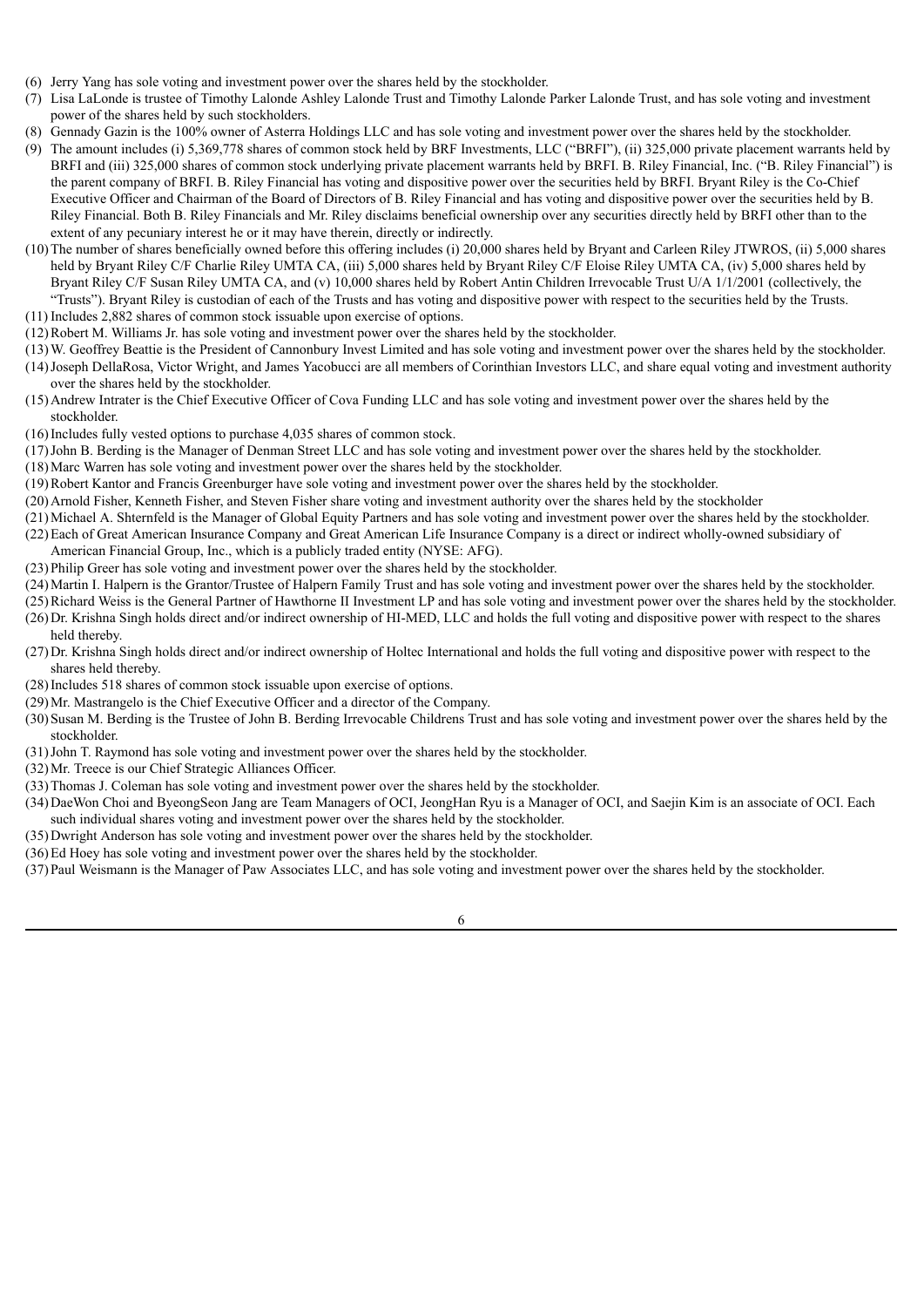- (38)Robert Logan, Jr. has sole voting and investment power over the shares held by the stockholder.
- (39)P. Gaye Farncombe is the President of PGF Family Corp and has sole voting and investment power over the shares held by the stockholder.
- (40)Henry Posner III, Anne M. Molloy, Paul M. Posner, and John F. Hensler are the trustees of the Posner Foundation of Pittsburgh and share voting and investment power over the shares held by the stockholder.
- (41)Steve Hellman has sole voting and investment power over the shares held by the stockholder.
- (42)Includes (i) 156,399 shares held by Reservoir Capital Partners, L.P., (ii) 183,866 shares held by Reservoir Capital Investment Partners, L.P., (iii) 181,318 shares held by Reservoir Capital Master Fund II, L.P. and (iv) 1,113,864 shares held by Reservoir Resource Partners, L.P. Cyrus Borzooyeh is the chief financial officer of the foregoing entities and has voting and dispositive power with respect to the securities held by each such entity.
- (43)Richard Weiss is the trustee of Richard T. Weiss 2006 Living Trust and has sole voting and investment power over the shares held by the stockholder. (44)Simon-Sidamon Eristoff has sole voting and investment power over the shares held by the stockholder.
- (45)Dr. Krishna Singh holds direct and/or indirect ownership of Singh Real Estate Enterprises Inc. and holds the full voting and dispositive power with respect to the shares held thereby.
- (46)Narinder Singh has sole voting and investment power over the shares held by the stockholder.
- (47)Ellen B. Solms and Joesph Sedlack are Trustees of the Stephen E. Solms Family Trust U/A 1/30/2008 and share voting and investment power over the shares held by the stockholder.
- (48)Dr. Krishna Singh holds direct and/or indirect ownership of Tequesta Properties Inc. and holds the full voting and dispositive power with respect to the shares held thereby.
- (49)Includes 692 shares of common stock issuable upon exercise of options.
- (50)Marc Warren is the Trustee of The Hsu-Hellman Family 2000 Trust and has sole voting and investment power over the shares held by the stockholder. (51)David R. M. Drescher has sole voting and investment power over the shares held by the stockholder.
- (52)Thomas J. Coleman is the Trustee of the Thomas J. Coleman Revocable Trust, the sole member of TJC3 LLC, and has sole voting and investment power over the shares held by such stockholder.
- (53)Each of Jeffrey S. Bornstein and Ronald C. Hynes shares voting and dispositive power over the securities held by this stockholder.
- (54)Includes 3,293 shares of common stock issuable upon exercise of options.
- (55)Jesse Johnson and Asa Johnson share voting and investment power over the shares held by the stockholder.

### **Beneficial Ownership of the Notes**

On July 7, 2021, we issued \$100 million aggregate principal amount of the notes to Spring Creek pursuant to an investment agreement, dated July 6, 2021, by and among Eos Energy Enterprises, Inc., a Delaware corporation, and Spring Creek Capital, LLC, a Delaware limited liability company. The Investment Agreement provides Spring Creek with certain registration rights with respect to the resale of the notes and the shares of common stock issuable upon conversion of the notes.

On May 1, 2022, Spring Creek and Wood River Capital, LLC entered into a joinder to the Investment Agreement, pursuant to which Spring Creek assigned to Wood River all of its rights and obligations under the Investment Agreement.

Our registration of the notes and the shares of common stock issuable upon conversion of the notes does not necessarily mean that the selling securityholder will sell all or any of such notes or common stock. The following table sets forth certain information as of May 25, 2022 concerning the notes and shares of common stock that may be offered from time to time by the selling securityholder with this prospectus. The information is based on information provided by or on behalf of the selling securityholder. In the table below, the number of shares of common stock that may be offered pursuant to this prospectus is calculated based on the conversion rate, as of the date of this prospectus, of 49.9910 shares of common stock per \$1,000 capitalized principal amount of notes. The number of shares of common stock issuable upon conversion of the notes is subject to adjustment under certain circumstances described in the indenture governing the notes. Accordingly, the number of shares of common stock issuable upon conversion of the notes and the number of shares of common stock beneficially owned and offered by the selling securityholder pursuant to this prospectus may increase or decrease from that set forth in the table below. Information about the selling securityholder may change over time. In particular, the selling securityholder identified below may have sold, transferred or otherwise disposed of all or a portion of its notes since the date on which the selling securityholder provided us with information regarding its notes. Any changed or new information given to us by the selling securityholder will be set forth in supplements to this prospectus or amendments to the registration statement of which this prospectus is a part, if and when necessary.